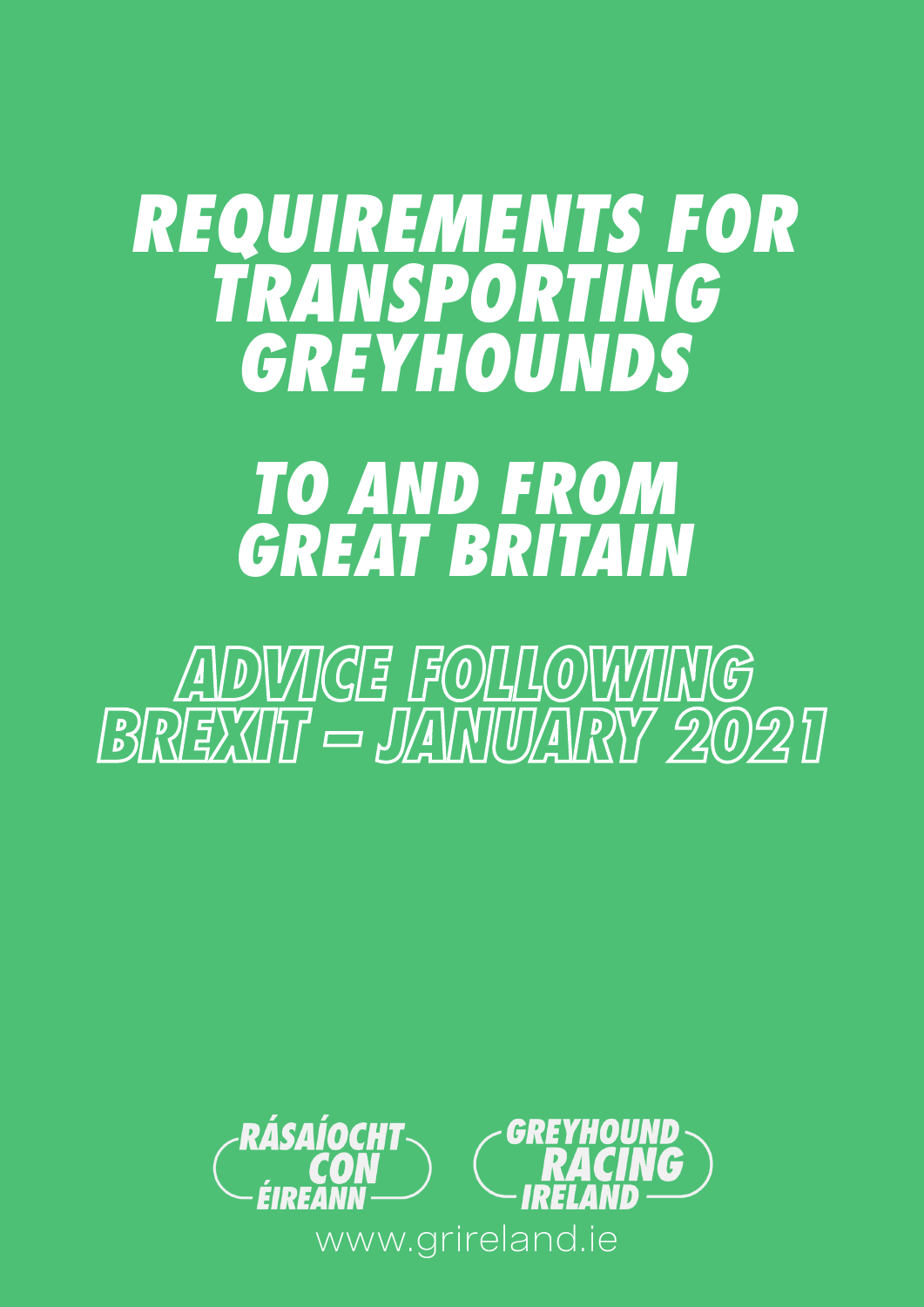As part of the Government's 'Getting Ireland Brexit Ready' campaign, Skillnet Ireland is providing training for the skills requirements of Irish businesses due to Brexit. The Clear Customs initiative is responding to this need and you can visit www.clearcustoms.ie to learn more and register for the initiative. Further useful information of supports for business relating to Customs matters is available on this website.

# Irish trained greyhounds racing in GB:

# Outgoing from Ireland:

- l Rásaíocht Con Éireann Special Authority (Application for Special Authority available on https://www.grireland.ie/YourKennel/ireland-to-uk-race-regulations/)
- **e** EU pet passport
- l Valid Rabies vaccination administered at least 21 days prior to departure
- Microchip

## Customs requirements in GB:

- l Apply to import goods temporarily to GB on line through Gov.uk https://www.gov.uk/guidance/apply-to-import-goods-temporarily-to-the-uk-or-eu
- l Application must be carried out by the owner or trainer (not through the engagement of the services of a Customs Broker or Agent)

# Customs requirements in Ireland:

- l Declare the "Temporary Admission Relief" through ROS Information on Temporary Admission Relief rules and procedures available on https://www.revenue.ie/en/customs-traders-and-agents/ temporary-admission/temporary-admission-rules-and-procedures/index.aspx
- l This can be carried out by the owner or trainer or through the engagement of the services of a Customs Broker or Agent

# Returning into Ireland:

- l EU Pet Passport issued in Ireland or Northern Ireland Pet Passports issued in GB will not be valid from 1st Jan 2021
- Animal Health Certificate issued by an Official Vet in GB
- Valid Rabies vaccination administered at least 21 days prior to departure
- l Treatment against tapeworm carried out by vet with a record of the treatment in the Pet Passport or Animal Health Certificate (this is required each time you intend returning to Ireland). The treatment must contain praziquantel and must be administered by a vet no less than 24 hours (1 day) and no more than 120 hours (5 days) before the scheduled arrival time of the dog in Ireland. Your dog may be refused entry into Ireland or quarantined under official control if it has not been correctly treated against tapeworm before entry into Ireland
- l Enter Ireland through a Travellers' Point of Entry (Dublin/Rosslare/Cork Ports)
- l You must provide advance notice (Link to required document) and organise compliance checks for your pet in advance of your arrival into Ireland and advance notice should be emailed to:
	- o Dublin Port dubport.petmove@agriculture.gov.ie
	- o Ringaskiddy Port, Cork corkpetmove@agriculture.gov.ie
	- o Rosslare Europort rosslare.europort@agriculture.gov.ie

# GB trained greyhounds racing in Ireland:

## Outgoing from GB:

- GBGB Special Authority (Please contact GBGB Registry Department on 0044-2078220925)
- l EU pet passport issued in an EU country or Northern Ireland (not GB) or an Animal Health Certificate https://www.gov.uk/taking-your-pet-abroad/getting-an-animal-health-certificate-
- Valid Rabies vaccination administered at least 21 days prior to departure
- Microchip
- l Treatment against tapeworm carried out by vet with a record of the treatment in the Pet Passport



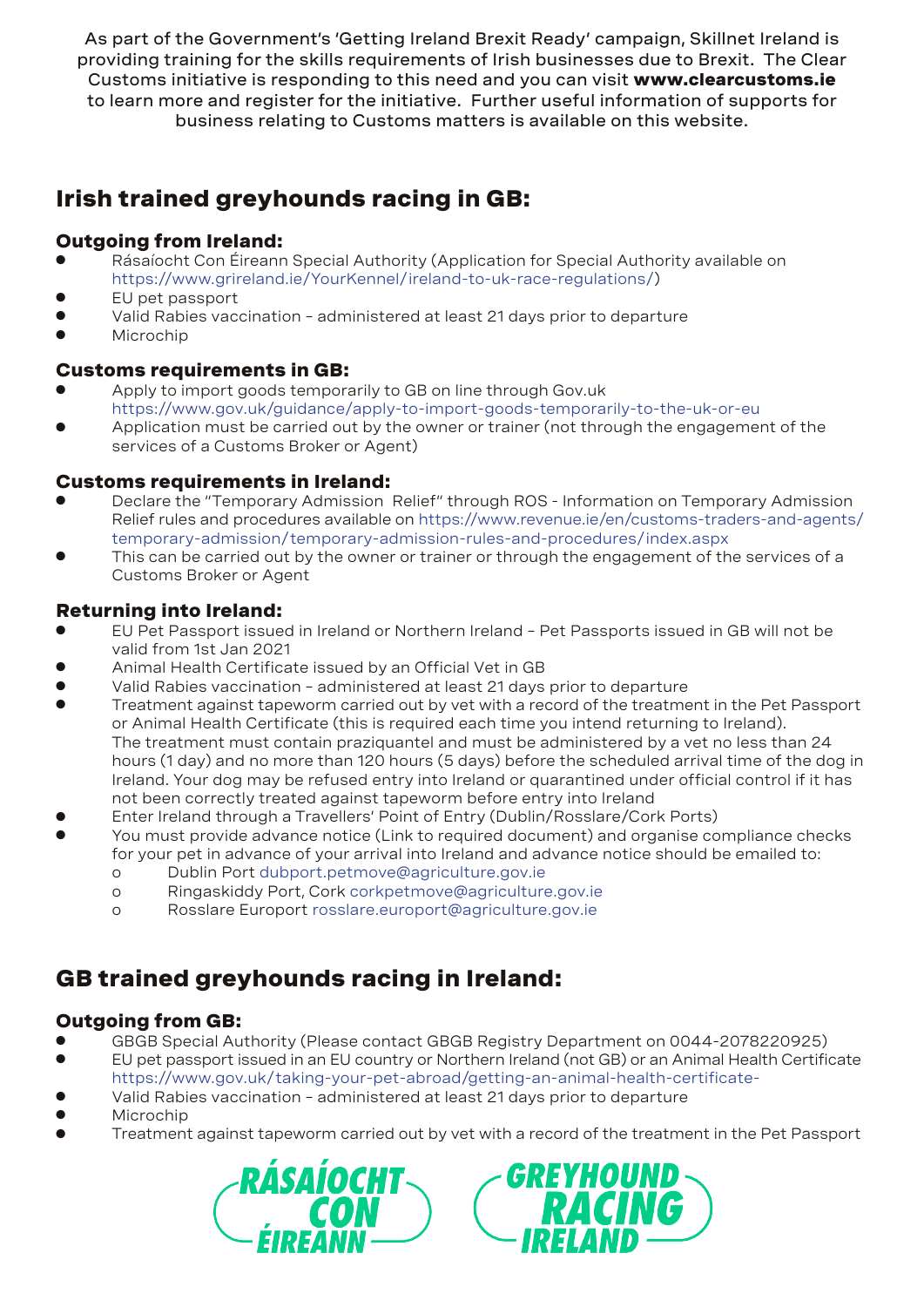or the Animal Health Certificate (this is required each time you intend travelling to Ireland). The treatment must contain praziquantel and must be administered by a vet no less than 24 hours (1 day) and no more than 120 hours (5 days) before the scheduled arrival time of the dog in Ireland. Your dog may be refused entry into Ireland or quarantined under official control if it has not been correctly treated against tapeworm before entry into Ireland

- l Enter Ireland through a Travellers' Point of Entry (Dublin/Rosslare/Cork Ports)
- l You must provide advance notice (Link to required document) and organise compliance checks for your pet in advance of your arrival into Ireland and advance notice should be emailed to:
	- o Dublin Port dubport.petmove@agriculture.gov.ie
	- o Ringaskiddy Port, Cork corkpetmove@agriculture.gov.ie
	- o Rosslare Europort rosslare.europort@agriculture.gov.ie

#### Customs requirements in Ireland:

- l Apply for Temporary Admission Relief through ROS. Information on Temporary Admission Relief rules and procedures available on https://www.revenue.ie/en/customs-traders-and-agents/tempo rary-admission/temporary-admission-rules-and-procedures/index.aspx
- This can be carried out by the owner or trainer or through the engagement of the services of a Customs Broker or Agent

## Returning to UK:

- EU pet passport or the Animal Health Certificate issued for outward journey
- l Valid Rabies vaccination administered at least 21 days prior to return to GB
- Microchip

# Commercial movements of greyhounds from Ireland to GB:

#### *(i.e. involving a Change of Ownership/Sale/Rehoming)* Greyhound Transporters: DEFRA Requirements:

- l From 1st January 2021 to transport live animals from Ireland to GB Irish Greyhound Transporters must have the following documents:
	- o Type 2 Transporter Authorisation (for transports over 8 hours) issued in GB
	- o Vehicle Approval Certificate issued in GB
	- o Certificate of Competence issued in GB

#### *DAFM Transporter Authorisations or DAFM Vehicle Approval Certificates no longer accepted*

- l From January 1st to June 30th 2021:
	- o Entry to GB through any port
	- o Identity and physical checks at destination or other approved premises based on any assessments of biosecurity and public health risks
- From July 1st 2021:
	- o Entry to GB via a Border Control Post (BCP)
	- o Identity and physical checks at BCP

# NB: Irish Exporters and GB Importers: UNN Number required which is issued in GB:

**Irish Exporters will be required to send the GB importers the details of greyhounds being exported and also the transport arrangements in place. GB importers well need to receive this well in advance of the transport date as GB importers will be required to carry out the next step. GB exporters should consult with greyhound transporters in relation to when the UNN Number, which is generated in GB, will be required so that this process is completed at that time:**

Advance notification by GB importers/agents of imports on IPAFFS https://www.gov.uk/guidance/import-of-products-animals-food-and-feed-system at least one working day before the expected time of arrival at the point of entry. This process generates a UNN Number which needs to be sent to the Irish exporter. Irish exporters to send GB importers details



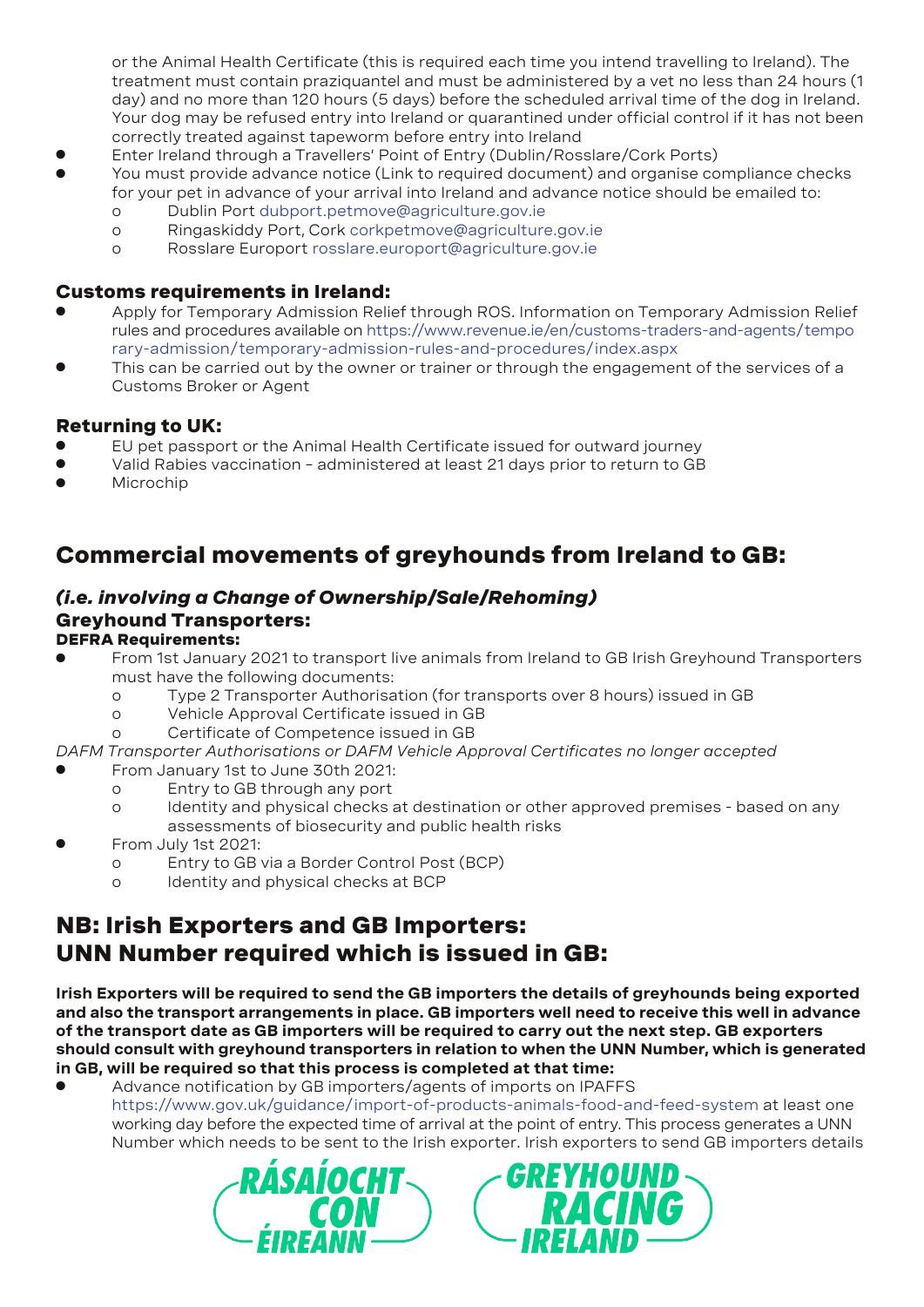of the transport arrangements (i.e. Date of transport, Transporter details – name and address, Vehicle Registration Number, GB Authorisation Number, Place of Destination) and details of greyhounds being imported (i.e. Microchip Number, Pet Passport, Ear markings and age)

#### DAFM Requirements:

- Greyhounds to have:
	- o EU pet passport
	- o Rabies vaccination administered at least 21 days prior to date of export
	- o Microchip and Microchip Registration Certificate
- Part 1 of the Export Health Certificate on TRACES to be completed and submitted to RVO to complete the Certificate (consult with your Transporter regarding this requirement)
- Provide the RVO (or your transporter) with the UNN number (see above) received from GB importer/agent which will then be added to the Export Health Certificate
- Email a copy of the signed Export Health Certificate to GB importer who are then required to submit this Certificate to IPAFFS (consult your transporter regarding this requirement)

#### Irish Customs Requirements:

- l Customs registration number, this is called an Economic Operators Registration and Identification (EORI) number. This is a common reference number for interactions with customs authorities in EU Member States and is valid throughout the EU. You can get an EORI number using Revenue's ROS service
- l Decide how you will handle your customs formalities. These can be carried out by you or through the engagement of a customs broker or agent to act on your behalf
- Details of the transport arrangements (i.e. Date of transport, Transporter details name and address, Vehicle Registration Number, GB Authorisation Number, Place of Destination) and details of greyhounds being imported (i.e. Microchip Number, Pet Passport, Ear markings and age) will be required
- Discuss how you are dealing with Customs with the greyhound transporter as they will need new information from you to avoid delays in transporting greyhounds from Ireland to GB. Incomplete or inaccurate information will lead to delays in the transporting of greyhounds

## GB Importers:

**N.B.: GB importers will need to receive the details of greyhounds being exported and also the transport arrangements in place from the Irish Exporter. GB importers well need to receive this well in advance of the transport date as GB importers will be required to carry out the next step. GB exporters should consult with greyhound transporters in relation to when the UNN Number, which is generated in GB, will be required so that this process is completed at that time:**

#### APHA (Animal and Plant Health Agency):

- Advance notification by GB importers/agents of imports on IPAFFS https://www.gov.uk/guidance/import-of-products-animals-food-and-feed-system at least one working day before the expected time of arrival at the point of entry. This process generates a UNN Number which needs to be sent to the Irish exporter. GB importers will need to receive the following details from the Irish exporter:
	- o Transport arrangements (i.e. Date of transport, Transporter details name and address, Vehicle Registration Number, GB Authorisation Number, Place of Destination)
	- o Details of greyhounds being imported (i.e. Microchip Number, Pet Passport, Ear markings and age)

#### GB Customs requirements:

- GB importers are advised to follow the step by step guide available on https://www.gov.uk/import-goods-into-uk
	- o You require an EORI number that starts with GB to import greyhounds from Ireland into GB
	- o You can use the services of a customs agent for import declarations or you can do it yourself. Most businesses that import goods use a customs agent
	- o The commodity code for greyhounds is 0106190000
	- o The Export Health Certificates received from the Irish Exporter will be required
	- o Transport arrangements (i.e. Date of transport, Transporter details name and address, Vehicle Registration Number, GB Authorisation Number, Place of Destination)
	- o Details of greyhounds being imported (i.e. Microchip Number, Pet Passport, Ear markings and age)



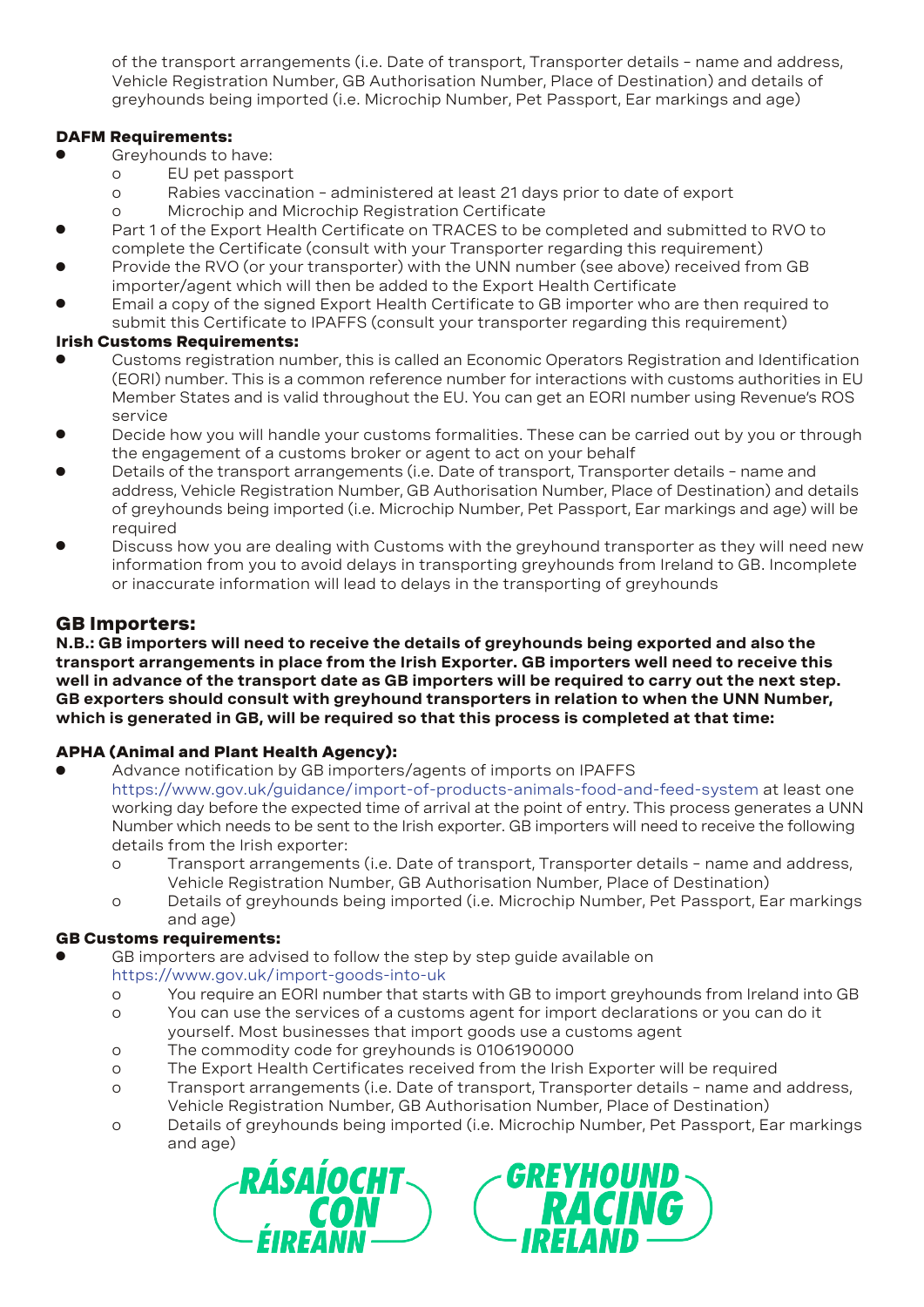# Commercial movements of greyhounds from GB to Ireland:

# *(i.e. involving a Change of Ownership/Sale/Rehoming)*

# GB Exporters:

## DEFRA Requirements:

- l Apply for an Export Health Certificate. The application process is available on https://www.gov.uk/guidance/get-an-export-health-certificate
- An electronic copy of the Export Health Certificate to be sent to the Irish importer (please discuss this matter with your greyhound transporter)

#### GB Customs requirements:

- GB exporters are advised to follow the step by step guide available on https://www.gov.uk/export-customs-declaration
	- o You require an EORI number that starts with GB to export greyhounds from GB into Ireland
	- o You can use the services of a customs agent for export declarations or you can do it yourself. Most businesses that import goods use a customs agent
	- o The commodity code for greyhounds is 0106190000
	- o The Export Health Certificate issued will be required
	- o Transport arrangements will be required (i.e. Date of transport, Transporter details name and address, Vehicle Registration Number, GB Authorisation Number, Place of Destination)
	- o Details of greyhounds being exported will be required (i.e. Microchip Number, Pet Passport, Ear markings and age)
- Discuss with your transporter how Customs are being dealt with as they will need new information from you to avoid delays in transporting greyhounds from GB to Ireland. Incomplete or inaccurate information will lead to delays in the transporting of greyhounds

# Irish Importers:

#### DAFM Requirements:

- l EU pet passport issued in an EU country or Northern Ireland (Pet Passports issued in GB not valid from 1st Jan. 2021) or an Animal Health Certificate issued by an Official Vet in GB https://www.gov.uk/taking-your-pet-abroad/getting-an-animal-health-certificate-
- l Valid Rabies vaccination administered at least 21 days prior to departure
- Microchip
- l Treatment against tapeworm carried out by vet with a record of the treatment in the Pet Passport or the Animal Health Certificate. The treatment must contain praziquantel and must be administered by a vet no less than 24 hours (1 day) and no more than 120 hours (5 days) before the scheduled arrival time of the dog in Ireland. Your dog may be refused entry into Ireland or quarantined under official control if it has not been correctly treated against tapeworm before entry into Ireland
- l Greyhound importers will need to register with the Department of Agriculture, Food and the Marine if you want to export a greyhound to Ireland from GB. Details on how to register can be found on https://www.gov.ie/en/publication/6d8a1-registration/#how-to-register-with-the-department -of-agriculture-food-and-the-marine (please consult with your transporter regarding this matter)
- l Greyhound importers will also need to be registered on TRACES (an EU Commission system for the electronic completion of documentation required for imports from third countries. Find out how to register on https://www.gov.ie/en/service/046a44-register-with-traces/ (please consult with your transporter regarding this matter)
- Ensure your transporter is in possession of the required EU Authorisations
- l Ensure pre-notification of imports are submitted via TRACES at least 24 hours prior to greyhound arriving in Ireland
- l An electronic copy of the GB Export Health Certificate received from the GB exporter to be submitted to DAFM (please consult with your transporter regarding this matter)
- l Greyhound to enter Ireland through a Travellers' Point of Entry (i.e. Dublin/Rosslare/Cork Ports)

#### Irish Customs Requirements:

l Customs registration number, this is called an Economic Operators Registration and Identification (EORI) number. This is a common reference number for interactions with customs authorities in EU Member States and is valid throughout the EU. You can get an EORI number using Revenue's ROS service